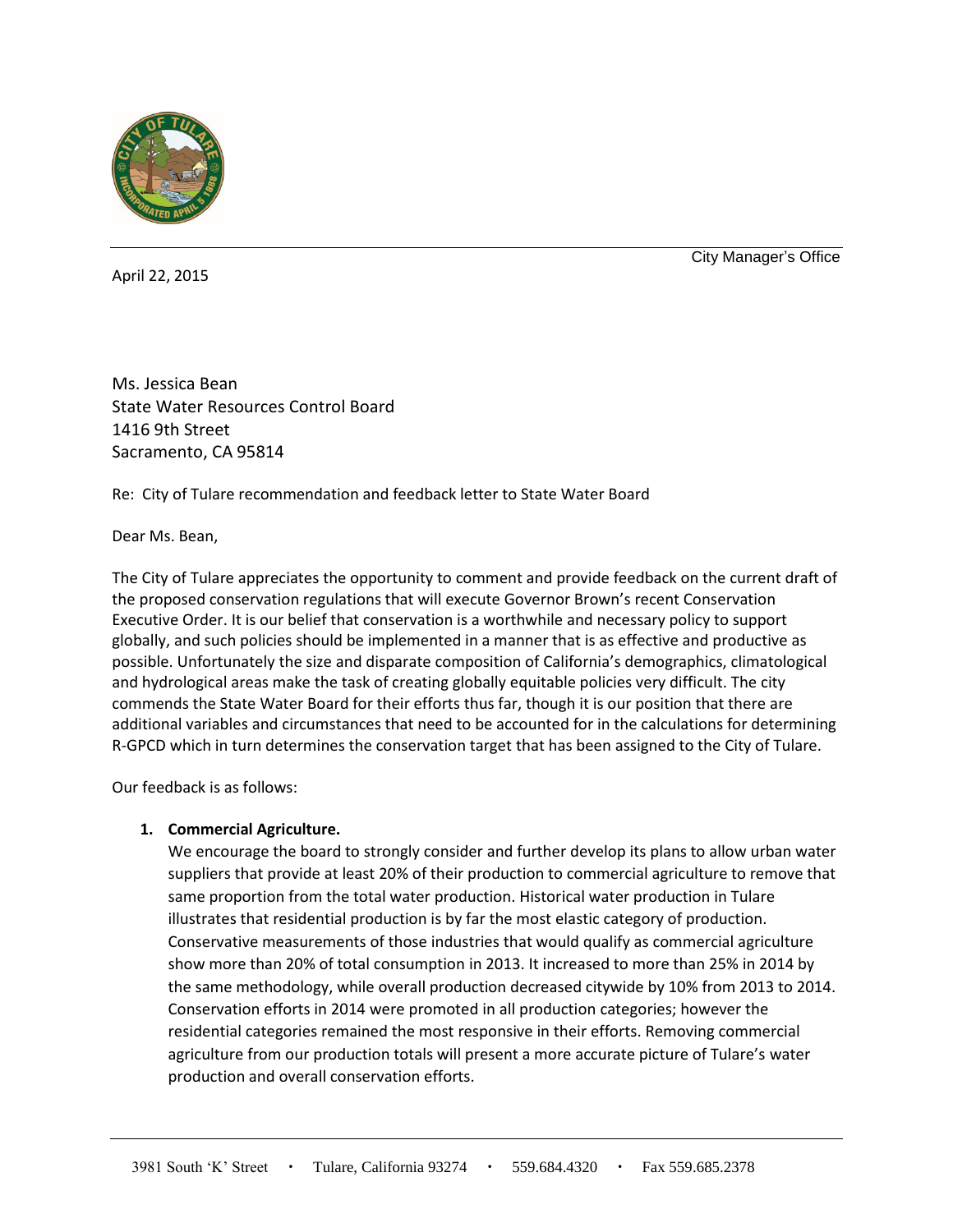## **2. Rolling Average**

The water board has used as the basis for per capita calculations a three month average of R-GPCD covering from July 2014 through the end of September 2014. The City of Tulare recommends that the methodology be updated to use a twelve month average for determining the R-GPCD. The climate and weather patterns in this area produce a widely disparate production pattern throughout the calendar year and a twelve month average would be considerably more representative of the city's water production and conservations efforts while the three month average based on the hottest part of the year produces a strongly skewed picture of Tulare's water production.

## **3. Unaccounted Production**

There are several categories of water production that are not currently being accounted for in the water production reporting and R-GPCD calculations. The City of Tulare supports any efforts to include these categories in future calculations as some of the categories represent water positive practices that support and promote conservation. Other production categories are inelastic and non-responsive to conservation efforts.

## **a. Recycled and Recharge Water.**

The board has identified recycled water as part of a long term positive water use practices, but has as of yet declined to include such practices in the conservation target formulae. The City of Tulare currently provides up to 42 acre feet per day (excluding evaporative loss) of non-potable effluent from its waste water treatment plant to 2900 acres of adjacent fields where it is used in place of potable well water to grow non-edible commercial agriculture materials. In addition, many of our industrial and commercial consumers have identified and engaged in practices that leverage recycled water and 'cow' water to reduce their overall consumption of potable water. The City of Tulare recommends the inclusion of a credit mechanism to account for utilizing nonpotable water in place of potable water for uses that do not require the use of potable water.

### **b. Loss and Maintenance**

Of the many instances of water consumption throughout a given municipality, there are some occasions where reduction cannot reasonably be expected or attained. The first instance is loss, the difference between the water produced at the well sites and the water consumed by the businesses and residents. Currently industry standards find that 10% loss on the total production is an acceptable and unavoidable production loss for a given municipal system. Similarly, maintenance practices such as flushing hydrants account for significant losses in its own right that is not captured through a metering device. These are both instances of production losses that are not being accounted for in the calculations for R-GPCD and represent non-residential water production that is inelastic and unavoidable.

# **c. Construction Meters**

Currently construction meters are acquired from the city by contractors for a variety of uses, including dust control. This is another necessary and vital use of water that is unavoidable if the city is to continue to allow new construction to take place within the city. It is unfortunately non-productive in that it does not service residential consumption or ornamental landscaping,